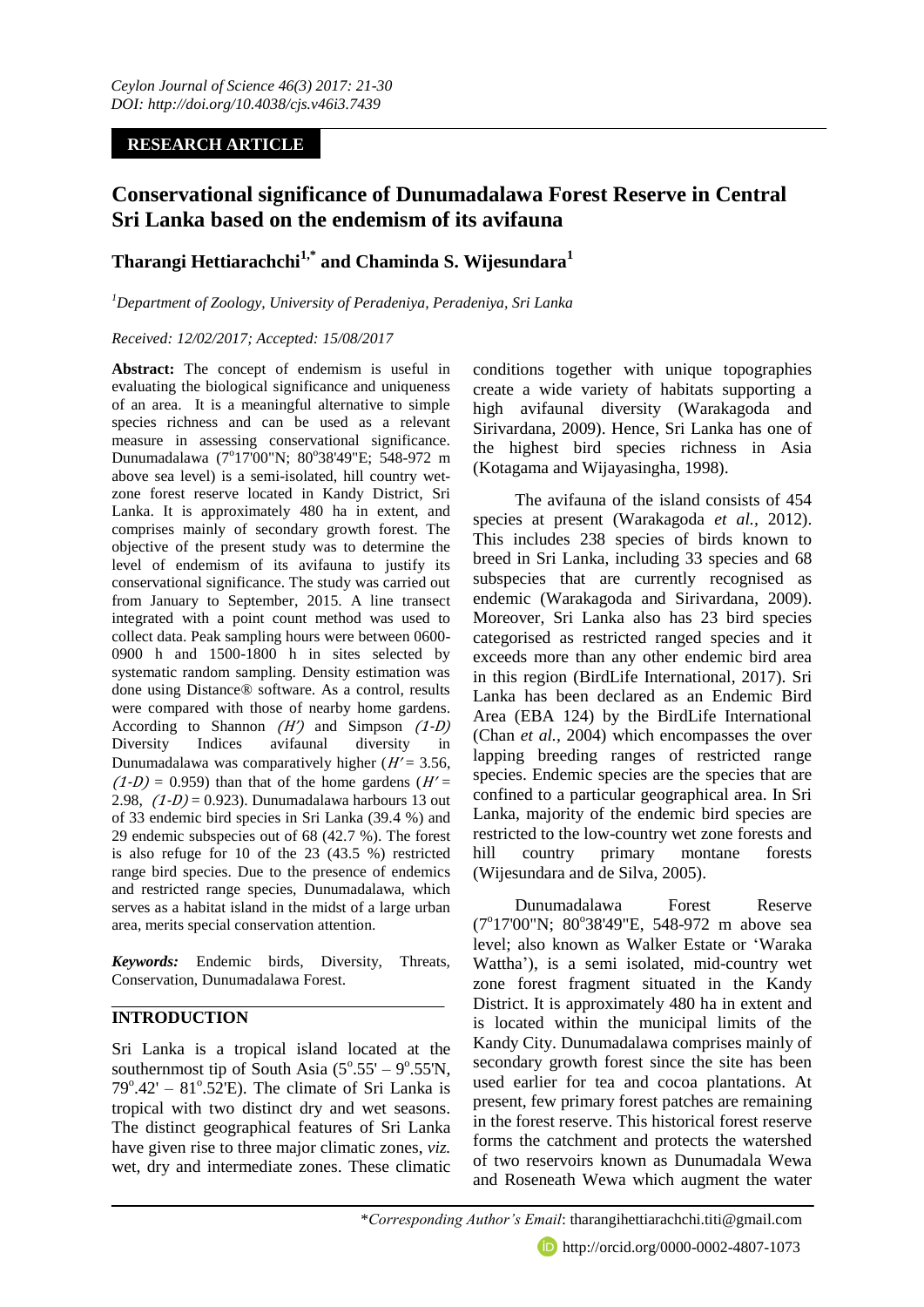supply to the Kandy City (Dharmasena *et al.,* 2001).

The forest consists of different types of habitats such as woody areas, grasslands, pine plantations, and several permanent and temporary lentic and lotic water bodies. It is also characterized by canopy and sub-canopy of mixed plant species which include native species. In addition, there are some Jackfruit (*Artocarpus heterophyllus*) and Mango (*Mangifera indica*) trees which are remnants from the previous landuse types. The understory is occupied by unmanaged tea, coffee and cocoa in some areas and is dominated by invasive plant species such as Yakada maran (*Myroxylon balsamum*) throughout the other areas. Grassland patches found within the forest are comprised mostly of Cogon Grass (*Imperata cylindrica*). The forest also includes a Caribbean Pine (*Pinus caribaea*) plantation at its highest point in the southeast. Apart from living plants, the forest has a number of tree snags scattered across the area. Except the invasive plant species, the composition of other plant species and the associated habitats together with micro-climatic parameters support a high diversity of fauna despite its small size. Since the forest is enclosed by municipal areas with human settlements, it necessarily forms a habitat island in the middle of a swarming city.

Patterns of species abundance and coexistence are commonly determined by habitat quality including competition for food, availability of breeding sites and the predator pressure (Jones *et al.,* 2014). Similarly there are many important factors associated with the occurrence and abundance of avian species that probably act outside the breeding season. The species composition of the vegetation and frequency of the occurrence of major tree species play major roles in habitat selection by birds (Rice *et al.,* 1983). Conversely, MacArthur and MacArthur (1961) determined that structural diversity of the habitat show overrding influence than the plant species composition. Therefore, both plant species composition and foliage structure have an impact on the distribution of bird species in a particular habitat by producing more food varieties hence supporting a more diverse bird community (MacArthur and MacArthur, 1961; Carey *et al.,* 1999). In addition, the edge effect also has a substantial effect on the bird species composition (Murcia,

1995). However, when considering a forest fragment which functions as a green space in the middle of a city, all above features play a significant role in determining the avifaunal stock it harbours. Additionally, isolation and stability are the two main factors that influence the degree of endemism.

Dunumadalawa forest is vital for the survival of a diverse avifauna. However, according to available literature, no previous studies have been carried out to evaluate the diversity of birds in this forest. Therefore, the overall objective of the present study was to document the endemism shown by the bird fauna of the Dunumadalawa Forest Reserve with the aim of highlighting the biological uniqueness of the forest patch to generate an awareness to conduct a proper conservational assessment on its avifauna.

## **MATERIALS AND METHODS**

## **Study Sites**

The present study was carried out in two sites for the comparison. The first site was the Dunumadalawa Forest Reserve, Kandy (7°17'00" N, 80°38'49" E; 548-972 m above sea level) [\(](#page-2-0)

[Figure](#page-2-0) **1**). This forest reserve has a total area of 480 ha and is mainly a secondary growth midelevation wet zone forest patch bordered by tea estates, urban areas, and villages. The second site was the home gardens that are located within 50 m north-eastwards from the Dunumadalawa Forest Reserve  $(7^0$  17' 47" N;  $80^0$  38' 6" E) (Figure 2).

## **Field sampling**

The study was conducted from January to September, 2015. The study sites were visited twice a month. Data were collected using line transects integrated with point counts (Bibby *et al.,* 1998; Bibby *et al.,* 2000; Sutherland, 2006). Peak observation hours were between 0600-0900 h and 1500-1800 h. Two night sampling sessions were carried out to evaluate the nocturnal bird diversity. Line transects were selected mainly according to the existing network of footpaths lies through the forest. Sampling sites (points) were assigned using a Magellan Global Positioning System (GPS) and stations were separated by a minimum distance of 200 m (approximately 340 paces) in order to ensure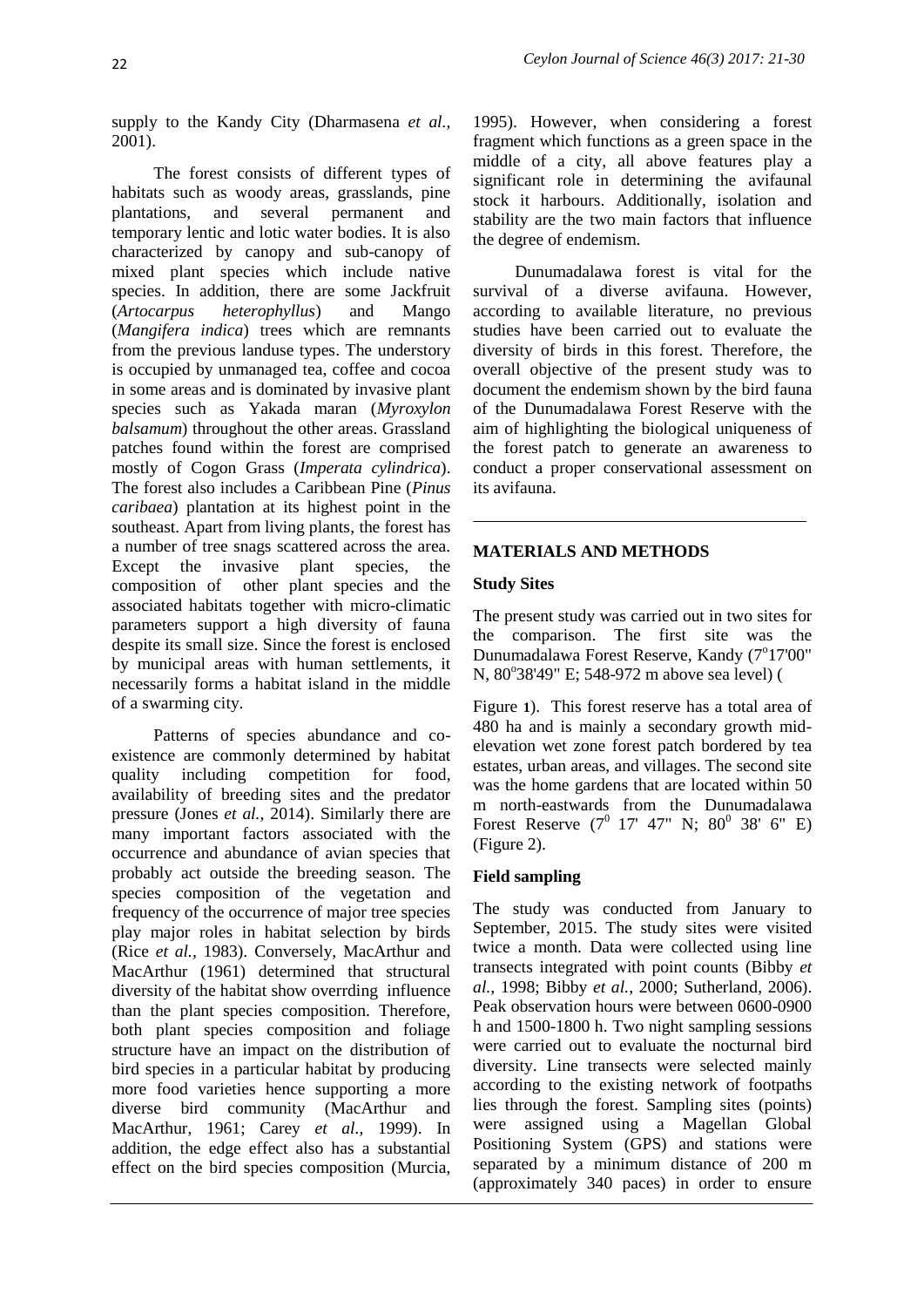statistical independence of point counts and to avoid double counting as much as possible (Ralph *et al.,* 1995). The starting point for sampling was randomly selected and then preceded in a randomly determined direction spending 15 to 20 minutes at each point. For night sampling, bird calls were recorded. The

observations were not carried out during extreme weather conditions such as heavy rain (Bibby *et al.,* 2000). As a control experiment, the same sampling protocol was used and same sampling effort was done in nearby home gardens and results were compared with those of the forest reserve.



<span id="page-2-0"></span>Figure 1 Site 1: Satellite image of the Dunumadalawa Forest Reserve, Kandy (7°17'00"North, 80°38'49"East; 548-960 m above sea level). (Source: Google Maps, Google, Inc., 2015).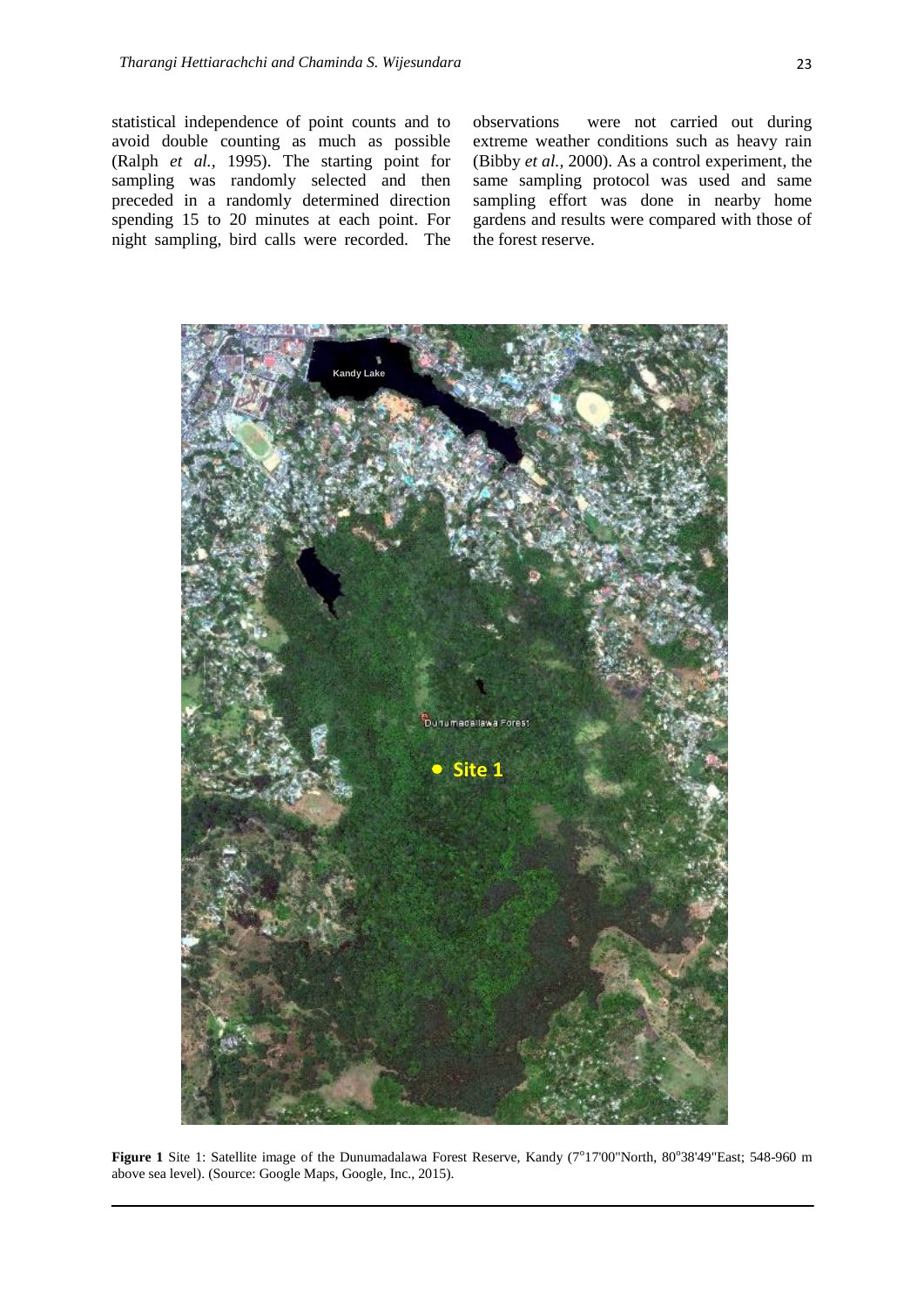

**Figure 2:** Site 2: Home gardens adjacent (within 50 m) to the north-eastwards side of the margin of Dunumadalawa Forest Reserve (7<sup>o</sup> 17' 47" North, 80° 38' 6" East) (Along the Rajapihilla Mawatha). (Source: Google Maps, Google, Inc., 2015).

#### **Distance sampling**

Distance estimation was done wherever possible by estimating the radial distance (actual distance or 'r') from the counting point to the bird using a Bushnell Yardage Pro Compact 800 range finder. For all other contacts, the radial distance was estimated to the nearest meter (Wijesundara and Wijesundara, 2014). For a group of birds, the geometric centre was considered to estimate the distance (Ralph and Scott, 1981; Wijesundara and de Silva, 2005). If any birds were disturbed (flushed) while approaching a counting station, they were recorded as being present, and the distance from the counting point to the bird's take-off point was estimated. Before starting sampling, around two minutes were spent after reaching a particular point to allow the birds to settle if any disturbance has been made by the approach.

### **Species identification**

Standard birding binoculars (Nikon  $8 \times 42$ ) were used for direct visual identification of birds.Their calls were recorded as an indirect method of further identification. All individual birds seen and heard and their abundance at each point were recorded. Birds were identified up to the species level using field guides (Harrison, 2011; Warakagoda *et al.,* 2012) and recorded calls were compared with the standard MP3 sound recordings (Warakagoda, 2007). Furthermore, species accumulation curves were drawn to check the adequacy of the sampling effort (Hortal *et al.,* 2006) [\(Figure 3](#page-4-0)).

#### **Data analysis**

Species richness (S) was calculated as a simplest measure of diversity. EstimateS version 9 Software (Colwell, 2013) was used to calculate the Shannon  $(H')$  and Simpson  $(1-D)$  diversity indices for the avifauna in both sites. Jaccard's index was calculated to compare the similarity of avifaunal richness between the two sites.

The abundance values together with the sampling effort were treated with a two sample *t*test using Minitab software (Minitab, 2010) to determine any significant differences between the two sites. Estimation of density for commonly encountered species was obtained using Distance software (Thomas *et al.,* 2010). Further analyses were done using the raw data on species composition and abundance.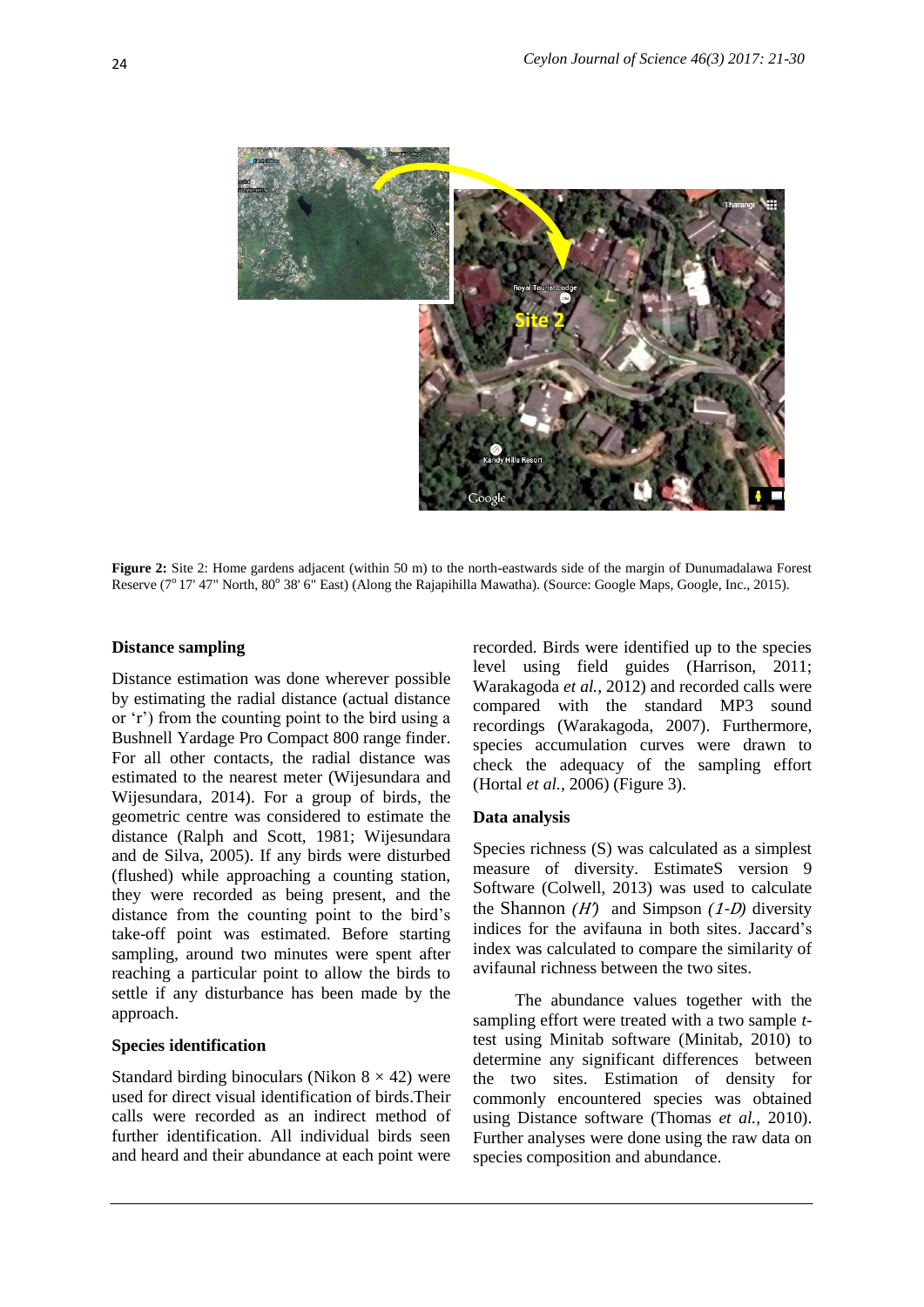

<span id="page-4-0"></span>Figure 3: Species accumulation curves drawn to check the adequacy of sampling.

<span id="page-4-1"></span>

| Table 1: Endemism shown by the bird species and restricted range bird species in the two sites compared to the avifauna of |  |  |  |
|----------------------------------------------------------------------------------------------------------------------------|--|--|--|
| Sri Lanka.                                                                                                                 |  |  |  |

|                     | <b>No of Endemic</b> | <b>No of Restricted Range</b> | <b>No of Endemic</b> |
|---------------------|----------------------|-------------------------------|----------------------|
|                     | <b>Species</b>       | <b>Species</b>                | <b>Subspecies</b>    |
| Sri Lanka           | 33                   |                               | 68                   |
| Dunumadalawa Forest | $12(36.4\%)$         | $9(33.3\%)$                   | 27 (40.9%)           |
| Nearby home gardens |                      |                               |                      |

| Table 2: Endemic bird species identified in Dunumadalawa Forest Reserve and their relative abundance (sorted by relative |  |  |  |  |  |
|--------------------------------------------------------------------------------------------------------------------------|--|--|--|--|--|
| abundance).                                                                                                              |  |  |  |  |  |

| <b>Bird species</b>                 | Scientific name            | <b>Restricted</b> | <b>Relative</b> |  |
|-------------------------------------|----------------------------|-------------------|-----------------|--|
| (Common name)                       |                            | range             | abundance       |  |
|                                     |                            | species           | $(\%)$          |  |
| <b>Yellow-fronted Barbet</b>        | Psilopogon flavifrons      | $\! +$            | 8.4             |  |
| Sri Lanka Brown-capped Babbler      | Pellorneum fuscocapillus   | $^{+}$            | 4.5             |  |
| Crimson-fronted Barbet              | Psilopogon rubricapillus   | $^{+}$            | 3.7             |  |
| Sri Lanka Scimitar Babbler          | Pomatorhinus melanurus     | $^{+}$            | 1.8             |  |
| Sri Lanka Wood-Pigeon               | Columba torringtoniae      | $^{+}$            | 1.2             |  |
| Layard's Parakeet                   | Psittacula calthrapae      | $^{+}$            | 0.9             |  |
| Crimson-backed Flameback Woodpecker | Chrysocolaptes stricklandi |                   | 0.6             |  |
| Sri Lanka Junglefowl                | Gallus lafayettii          | $^{+}$            | 0.5             |  |
| Sri Lanka Hanging-Parrot            | Loriculus beryllinus       | $+$               | 0.5             |  |
| Sri Lanka Gray Hornbill             | Ocyceros gingalensis       | $^{+}$            | 0.3             |  |
| <b>Black-capped Bulbul</b>          | Pycnonotus melanicterus    |                   | 0.3             |  |
| Spot-winged Thrush                  | Zoothera spiloptera        | $^{+}$            | 0.3             |  |
| Sri Lanka Woodshrike                | Tephrodornis affinis       |                   | 0.1             |  |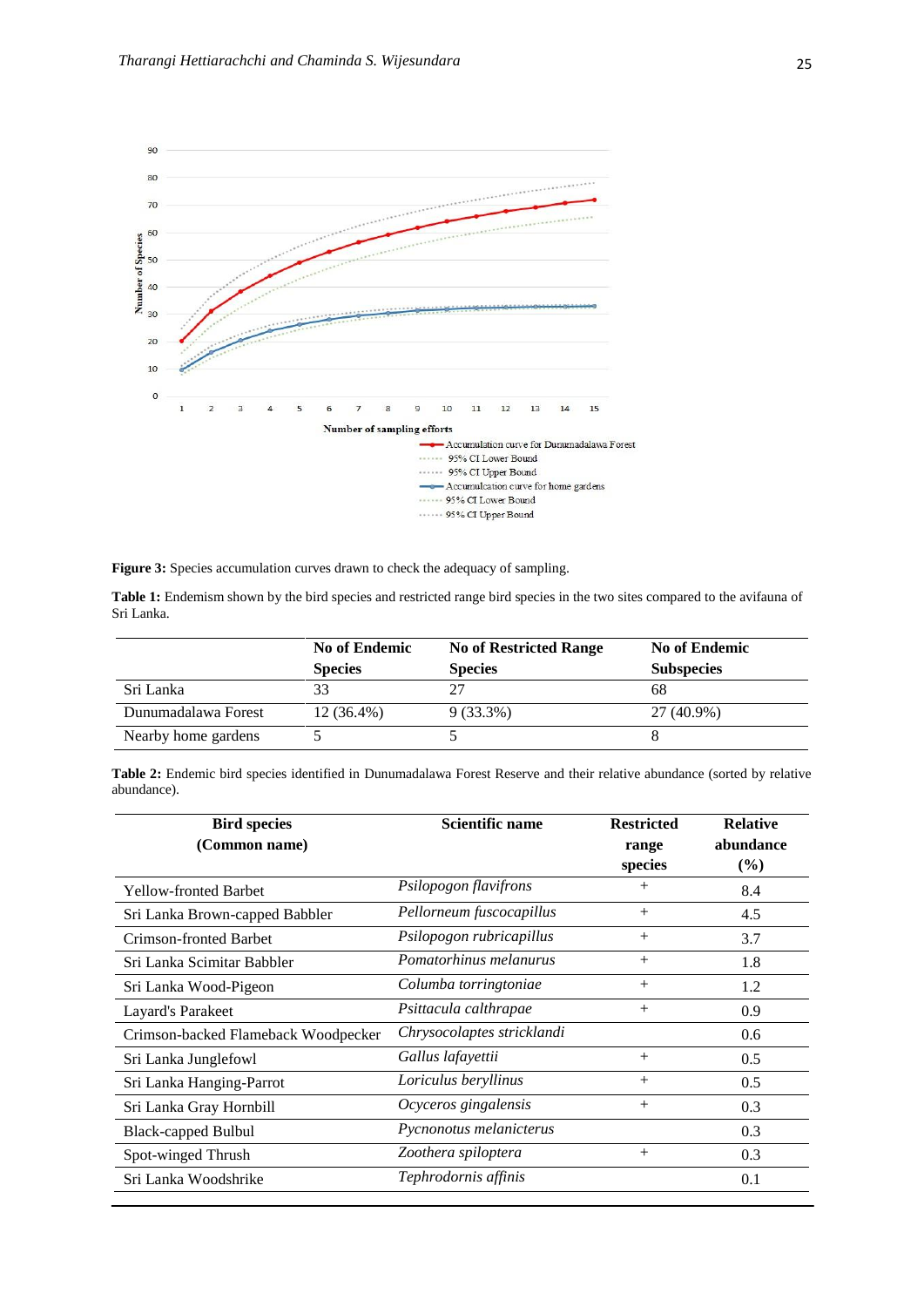### **RESULTS**

Our results suggest that the bird diversity in Dunumadalawa is significantly higher  $[H=3.56,$  $(1-D)$  =0.959] than in nearby home gardens  $[H=2.98, (1-D) = 0.923]$ . A *t*-test for H' revealed that the two sites are significantly different in terms of bird diversity ( $p = < 0.001$ ; t=4.09; df=17) with a substantial level of endemism. Furthermore, according to Jaccard's index the forest reserve and home gardens has shown a 29.3% similarity in terms of species diversity.

The avifauna in Dunumadalawa Forest consists of 13 out of 33 endemic bird species in

Sri Lanka (39.4%) and 29 endemic subspecies out of 68 (42.7%). Including these, the forest hosts 10 (43.5%) restricted range species. This makes up to 41.6% of total endemism [\(Table 1,](#page-4-1) Table 2 and Table 3). The Yellow-fronted Barbet (*Psilopogon flavifrons*), Brown-capped Babbler (*Pellorneum fuscocapillus*), Crimson-fronted Barbet (*Psilopogon rubricapillus*), Sri Lanka Scimitar Babbler (*Pomatorhinus melanurus*) and Sri Lanka Wood-Pigeon (*Columba torringtoniae*) were the most abundant endemic species recorded in the site (Table 2). However, the Yellow-fronted Barbet (*Psilopogon flavifrons*) has shown the highest density in Dunumadalawa Forest Reserve (Table 4).

**Table 3:** Endemic subspecies of birds recorded in Dunumadalawa Forest Reserve.

| <b>Bird Species (Common Name)</b> | <b>Scientific Name</b>              |  |  |
|-----------------------------------|-------------------------------------|--|--|
| <b>Crested Serpent-Eagle</b>      | Spilornis cheela spilogaster        |  |  |
| Crested Hawk-Eagle                | Nisaetus cirrhatus ceylanensis      |  |  |
| <b>Emerald Dove</b>               | Chalcophaps indica robinsoni        |  |  |
| Jerdon's Nightjar                 | Caprimulgus atripennis aequabilis   |  |  |
| <b>Brown Fish-Owl</b>             | Ketupa zeylonensis zeylonensis      |  |  |
| <b>Brown Wood Owl</b>             | Strix leptogrammica ochrogenys      |  |  |
| Lesser yellownape Woodpecker      | Picus chlorolophus wellsi           |  |  |
| Black-rumped Flameback Woodpecker | Dinopium benghalense psarodes       |  |  |
| Brown-capped Pygmy Woodpecker     | Dendrocopos nanus gymnopthalmus     |  |  |
| Bar-winged Flycatcher-shrike      | Hemipus picatus leggei              |  |  |
| <b>Black-hooded Oriole</b>        | Oriolus xanthornus ceylonensis      |  |  |
| White-bellied Drongo              | Dicrurus caerulescens leucopygialis |  |  |
| Red-vented Bulbul                 | Pycnonotus cafer cafer              |  |  |
| White-browed Bulbul               | Pycnonotus luteolus insulae         |  |  |
| <b>Black Bulbul</b>               | Hypsipetes ganeesa humii            |  |  |
| Common Tailorbird                 | Orthotomus sutorius fernandonis     |  |  |
| Asian Paradise Flycatcher         | Terpsiphone paradisi ceylonensis    |  |  |
| <b>Black-naped Monarch</b>        | Hypothymis azurea ceylonensis       |  |  |
| Tawny-bellied Babbler             | Dumetia hyperythra phillipsi        |  |  |
| Yellow-billed Babbler             | Turdoides affinis taprobanus        |  |  |
| Yellow-eyed Babbler               | Chrysomma sinense nasale            |  |  |
| Dark-fronted Babbler              | Rhopocichla atriceps siccata        |  |  |
| Grey-breasted Prinia              | Prinia hodgsonii pectoralis         |  |  |
| Common Mynah                      | Acridotheres tristis melanosternus  |  |  |
| White-rumped Shama                | Copsychus malabaricus leggei        |  |  |
| Tickell's Blue-Flycatcher         | Cyornis tickelliae jerdoni          |  |  |
| Thick-billed Flowerpecker         | Dicaeum agile zeylonicum            |  |  |
| Pale-billed Flowerpecker          | Dicaeum erythrorhynchos ceylonense  |  |  |
| Purple-rumped Sunbird             | Leptocoma zeylonica zeylonica       |  |  |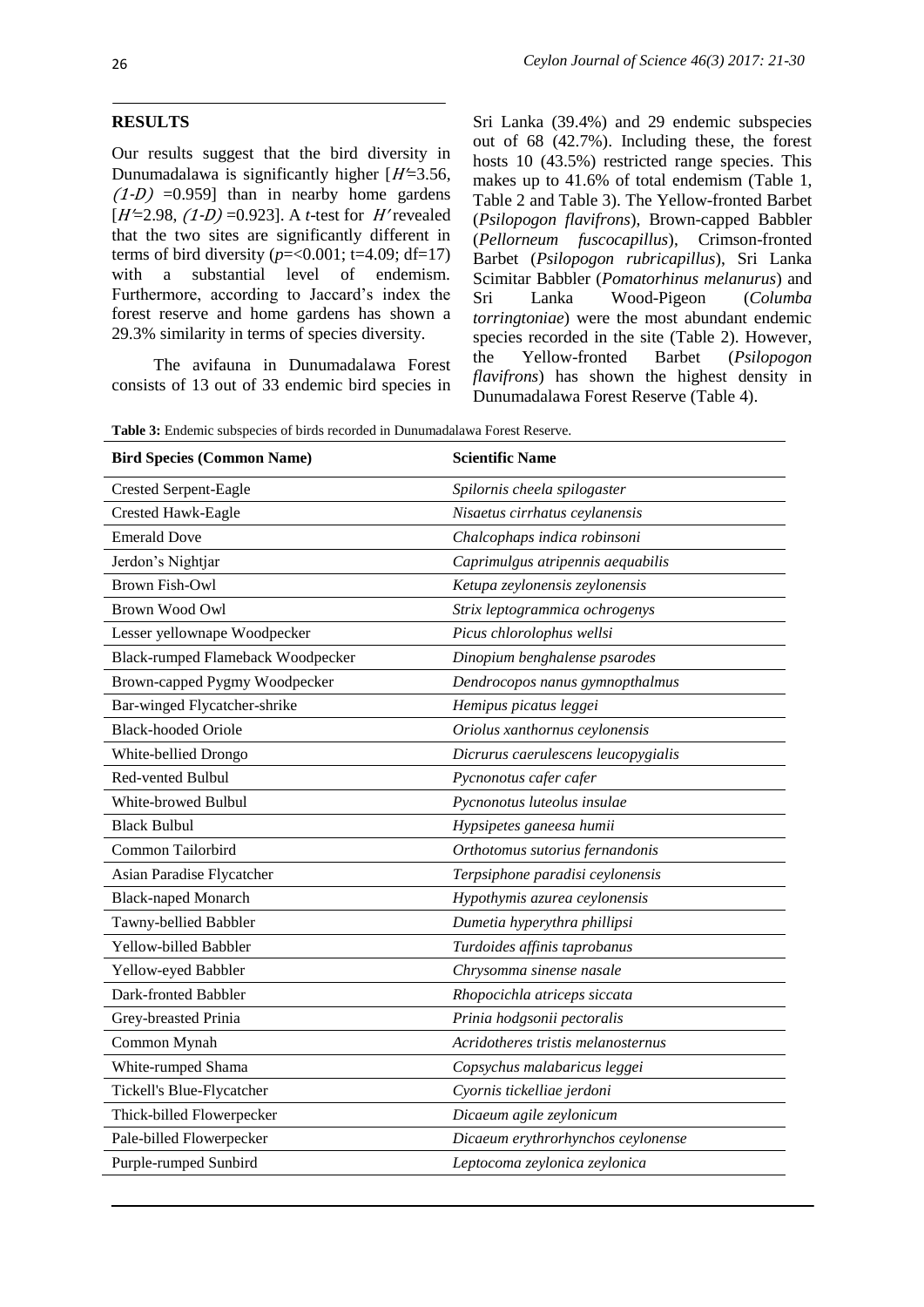| Twore it Bendry of commonly encountered endemic circ operator |                          |                  |  |  |
|---------------------------------------------------------------|--------------------------|------------------|--|--|
| <b>Bird Species (Common Name)</b>                             | <b>Scientific name</b>   | Density $(ha^1)$ |  |  |
| <b>Yellow-fronted Barbet</b>                                  | Psilopogon flavifrons    | 45.5             |  |  |
| Crimson-fronted Barbet                                        | Psilopogon rubricapillus | 10.9             |  |  |
| Sri Lanka Scimitar Babbler                                    | Pomatorhinus melanurus   | 33.9             |  |  |
| Sri Lanka Wood-Pigeon                                         | Tephrodornis affinis     | 39.2             |  |  |
| Layard's Parakeet                                             | Psittacula calthrapae    | 11.9             |  |  |
|                                                               |                          |                  |  |  |

**Table 4:** Density of commonly encountered endemic bird species.

#### **DISCUSSION**

Endemism and the species richness are highly appropriate indicators for the prioritization of conservation exertions. Within a taxonomic assemblage, locally abundant species are usually tend to be more dispersed compared to rare species since rare species are restricted to a particular distribution (Kier *et al.,* 2009). Therefore, some bird species, especially endemics, are restricted to certain areas. Thus, the conception of endemism is beneficial in quantifying the biological uniqueness of a particular area. Endemics are possibly the most sensitive species to habitat destruction and thus can be considered critical in indicating areas of special importance for conservation action (Linder, 1995).

According to the present study, Dunumadalawa Forest Reserve accounts for 41.6% of total endemism (39.4% of endemic species and 42.7% of endemic subspecies) of the avifauna compared to the island endemics. A similar study done in Udawattakele Forest Reserve, which is also located within Kandy Municipal limits, found that it consisted of 51 species of birds belonging to 28 families (Weerakoon, 2015). This accounted for 21.2% of the country's avifaunal endemism. A study done in Ritigala Strict Natural Reserve in the northcentral dry zone has recorded 97 bird species out of which five endemic species (which means low endemism) (DWC, 2008). A more recent study conducted in Dekinda Forest, which is a hill rain forest enclosed by a municipal area in Balana has recorded 56 bird species with 34% of endemism (Wijesundara and Wijesundara, 2014). The percentage endemism in Dekinda forest is somewhat closer to the present study. Hence, compared to similar bird diversity studies conducted in different regions in Sri Lanka, the present study revealed that the Dunumadalawa Forest provides a favourable habitat for endemic bird species.

Almost all of the endemic bird species require well wooded areas for their existence (BirdLife International, 2008). The 'habitat heterogeneity hypothesis' suggests that forests with high structural complexity offer diverse microhabitats for foraging, nesting opportunities, and reduced predation (MacArthur and MacArthur, 1961; Lack, 1985). Differences in requirements among bird species have caused specificity on habitat requirements (Buckley and Freckleton, 2010). Since the Dunumadalawa Forest Reserve comprises of diverse habitats it supports a high avifaunal diversity. The preference of birds towards heavily forested undisturbed areas in Sri Lanka has been documented previously by de Zoysa and Raheem (1990). The Dunumadalawa Forest Reserve may serve as a refuge surrounded by highly urbanised human settlements. The reason for its high avifaunal diversity may partly be due to the fact that the interior of the forest as well as some of its borders (up to certain extent) have maintained almost undisturbed conditions.

Previous studies suggest that complexity of foliage pattern seems to be a better predictor of species diversity of birds than the diversity of tree species (MacArthur and MacArthur, 1961; MacArthur and Levins, 1964; Recher, 1969). According to the present study it was clearly evident that certain regions of the forest were dominated by certain species of birds. For example, Layard's parakeet (*Psittacula calthrapae*), and Sri Lanka Wood pigeon (*Columba torringtoniae*) were observed only in certain isolated areas consist of woody vegetation with low abundance of invasive plants and on very large tall trees. These species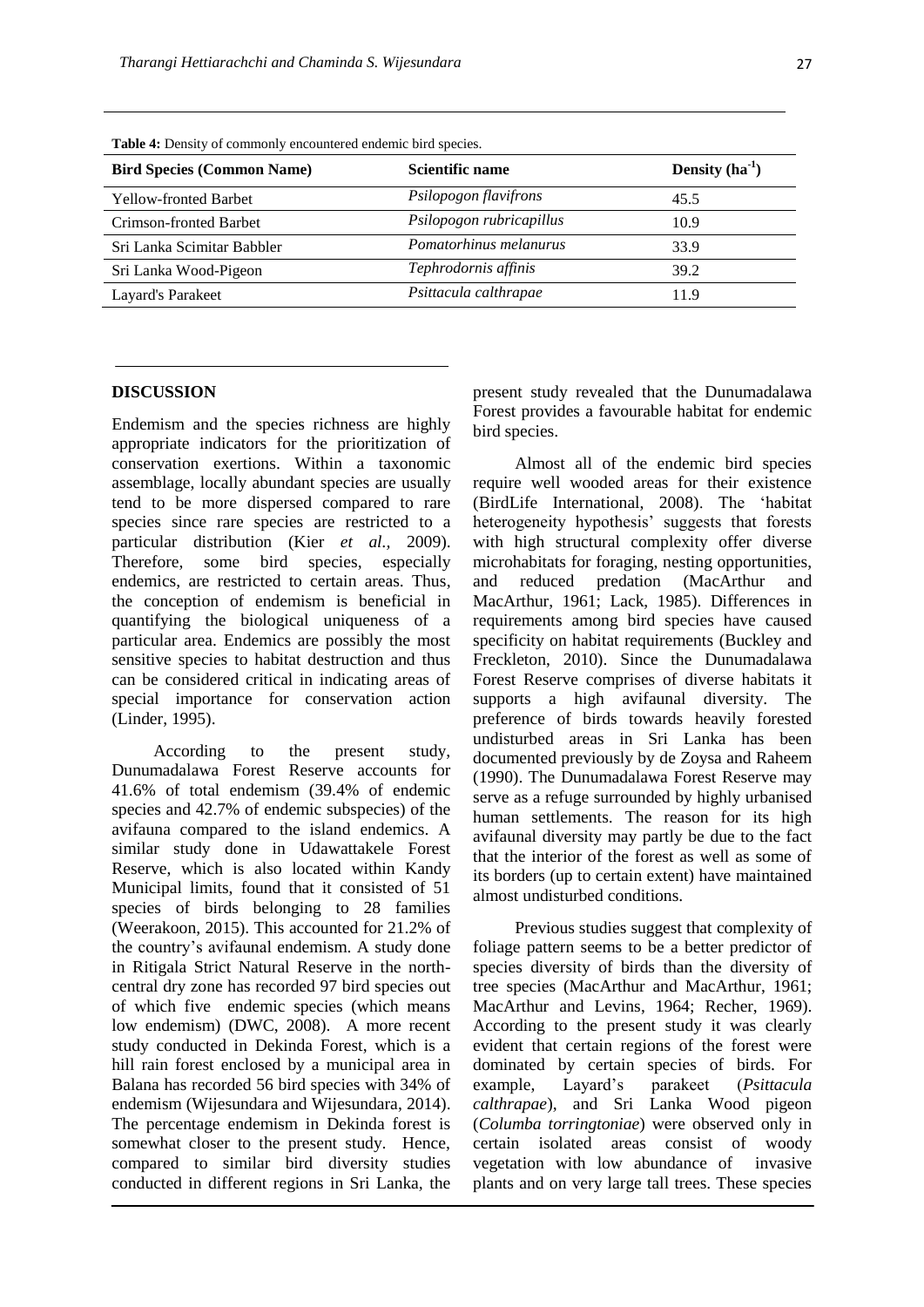may prefer the remaining undistrubed parts of the forest because at present the forest composition has been relatively altered by alien plant species to a large extent. For example, *Myroxylon basamum* ('Yakada maran'/'Katta kumanjal') is outcompeting and overcrowding most of the habitats in the Dunumadalawa Forest Reserve. Besides that, there is a Pine (*Pinus caribaea)* plantation that spans over nearly 44 ha, and this has also resulted in altering the forest habitat. One central theme in biodiversity conservation applications is that to identify geographic concentrations of diversity and endemism (Gelderblom and Bronner, 1995). Therefore, identification of critical structural elements and their relationships to bird species richness and abundance is clearly important for the conservation of endemic species and forest management (Walters, 1991; Patton, 1992; Miller and Marion, 1995; Fischer and Lindenmayer, 2002).

In spite of being a secondary forest, Dunumadalawa is important in functioning as a habitat island for a significantly high floral and faunal diversity. The rate of loss of forests and wildlife habitats in Sri Lanka is considered as one of the highest in the South Asia (McNeely *et al.,* 1990). Currently, Sri Lanka's old growth forests have been reduced to less than 20% of their pre-colonial extent due to ever-increasing human activities. As a result, some primary forests end up in being converted to secondary forests. Therefore at present, secondary forests make up an increasing percentage of forest cover in the island. However, these areas have a high conservational value as these emerging ecosystems in Sri Lanka can harbour substantial endemic and threatened faunas.

## **CONCLUSIONS AND RECOMMENDATIONS**

Even though the Dunumadalawa forest is strictly protected preventing anthropogenic influences as much as possible, the alteration of the vegetation composition and the degradation of the habitat features are taking place unabated causing negatively on the fauna including birds encountering difficulties in their survival. Therefore, the most appealing way of addressing these issues are the implementaion of habitat conservation measures and enhancement. Improving existing habitats and creating new

habitats without disturbing the natural ecosystem balance can be done by conducting a proper forest management program. Furthermore, under progressive forest management measures, maintenance and restoring of priority habitats and creating new habitats can be carried out to mitigate some of these issues. There is an ongoing program to remove *Pinus* plantation and re-plant the area with native species with the twin goals of improving water retentionand increasing the a vailable forest habitats for the wide array of species that live there (Kittle *et al.,* 2014). Such projects can be helpful to conserve this Forest Reserve.

The present study has revealed that the Dunumadalawa forest harbours a relatively diverse avifauna with a substantial level of endemism. Thus gap evaluations to identify areas or species in need of further conservation is required. This is because establishment of protected areas alone may not be the only feasible means of conserving biodiversity. It becomes important to search for other, more practical solutions for protecting biodiversity through creating local conservation initiatives. The present findings highlight the importance of conserving this forest patch which is located in an urban area and therefore a proper conservation assessment is recommended to plan a more effective conservation program for this particular forest reserve.

# **ACKNOWLEDGEMENTS**

We thank the Kandy Municipal Commissioner and the Officer-in-Charge of the catchment area, Mr. E.M.H.S.K Ekanayaka, for granting us permission to carry out this project in Dunumadalawa Forest Reserve, and the staff of the Forest Reserve for their guidance and assistance in the field. Support given by the Department of Zoology, University of Peradeniya, by providing equipment for this study, is greatly appreciated.

Tharangi Hettiarachchi would like to extend her thanks to those who helped in the field, Mr. and Mrs. Ekanayaka for their kind support throughout, and Dr. Gehan Jayasooriya of the Department of Botany, University of Peradeniya, for his help in identifying plant species.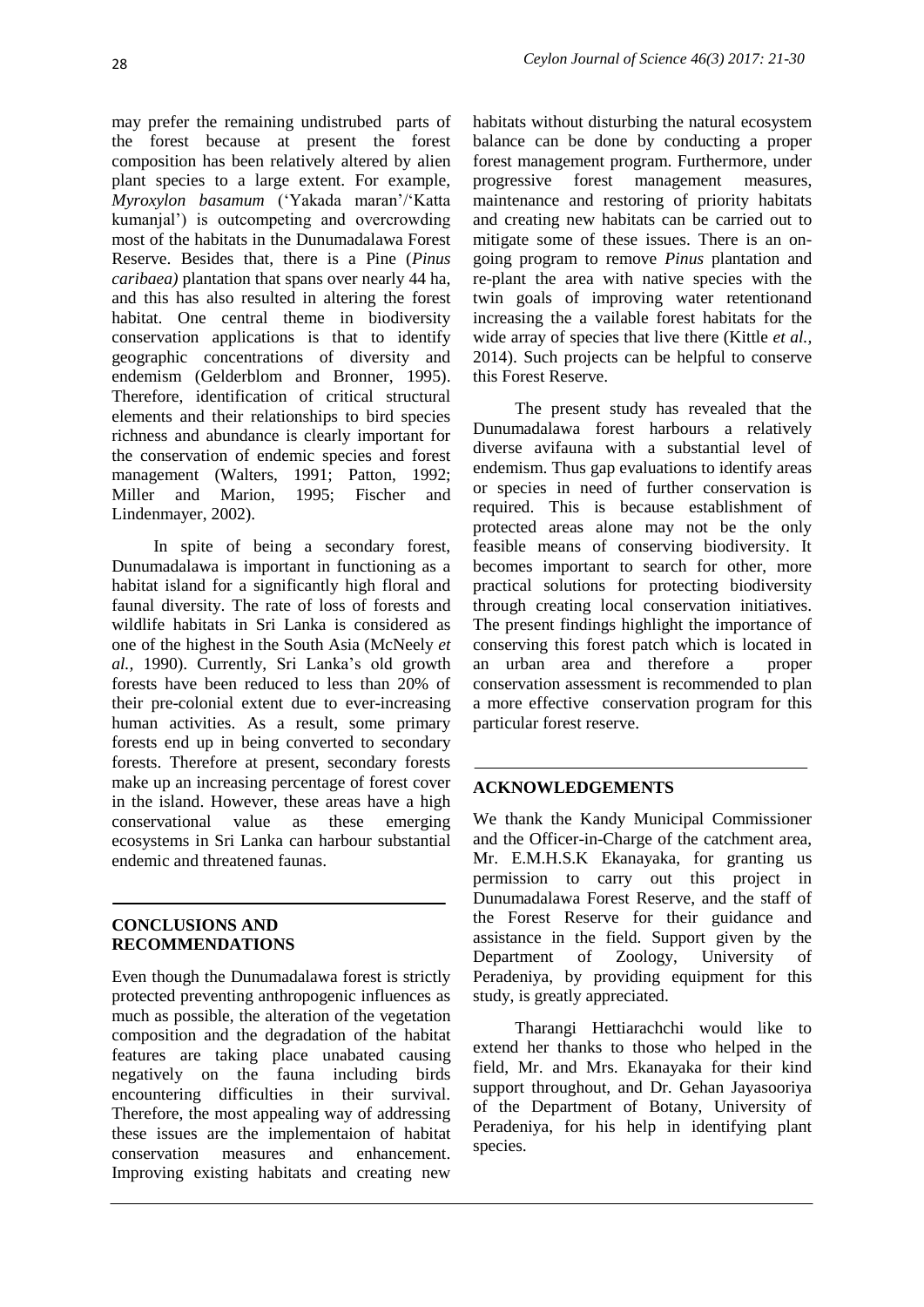#### **REFERENCES**

- Bibby, C., M. Jones, and S. Marsden. (1998). *Expedition Field Techniques: Bird Surveys*. Royal Geographical Society, London.
- Bibby, C. J., N. D. Burgess, D. A. Hill, and S. H. Mustoe. (2000). *Bird Census Techniques*. 2nd edition. Academic Press, London.
- BirdLife International. (2008). *Important Bird Areas in Asia: Key Sites for Conservation.* . BirdLife International, Cambridge.
- BirdLife International. (2017). *Endemic Bird Areas factsheet: Sri Lanka*. Available from: [http://www.birdlife.org.](http://www.birdlife.org/) Accessed on: Aug 1, 2017.
- Buckley, H. L., and R. P. Freckleton. (2010). Understanding the role of species dynamics in abundance–occupancy relationships. *Journal of Ecology* **98**: 645-658.
- Carey, A. B., J. Kershner, B. Biswell, and L. D. de Toledo. (1999). Ecological scale and forest development: squirrels, dietary fungi, and vascular plants in managed and unmanaged forests. *Wildlife Monographs*: 3-71.
- Chan, S., M. J. Crosby, M. Z. Islam, and A. W. Tordoff. (2004). *Important Bird Areas in Asia: Key Sites for Conservation.* BirdLife International, Cambridge.
- Colwell, R. K. (2013). *EstimateS Version 9 User's Guide and Applications*. Available from: [http://purl.oclc.org/estimates.](http://purl.oclc.org/estimates) Accessed on: Sep 9 2015.
- de Zoysa, N., and R. Raheem. (1990). *Sinharaja: a Rainforest in Sri Lanka*. March for Conservation, Colombo.
- Dharmasena, C., H. Ekanayake, S. Abeysinghe, and N. Dharmasena. (2001). Dunumadalawa Forest Reserve. *Loris* **22**: 55-57.
- DWC. (2008). *Biodiversity Baseline Survey: Ritigala Strict Natural Reserve*. Department of Wildlife Conservation, Ministry of Environment and Natural Resources, Colombo.
- Fischer, J., and D. B. Lindenmayer. (2002). Small patches can be valuable for biodiversity conservation: two case studies on birds in southeastern Australia. *Biological Conservation* **106**: 129-136.
- Gelderblom, C., and G. Bronner. (1995). Patterns of distribution and protection status of the endemic mammals in South Africa. *South African Journal of Zoology* **30**: 127-135.
- Harrison, J. (2011). *A field guide to the birds of Sri Lanka*. 2 edition. Oxford University Press, Oxford.
- Hortal, J., P. A. Borges, and C. Gaspar. (2006). Evaluating the performance of species richness estimators: sensitivity to sample grain size. *Journal of Animal Ecology* **75**: 274-287.
- Jones, J. A., M. R. Harris, and L. Siefferman. (2014). Physical habitat quality and interspecific

competition interact to influence territory settlement and reproductive success in a cavity nesting bird. *Frontiers in Ecology and Evolution* **2**: 1-8.

- Kier, G., H. Kreft, T. M. Lee, W. Jetz, P. L. Ibisch, C. Nowicki, J. Mutke, and W. Barthlott. (2009). A global assessment of endemism and species richness across island and mainland regions. *Proceedings of the National Academy of Sciences* **106**: 9322-9327.
- Kittle, A. M., A. C. Watson, P. Kumara, S. Sandanayake, H. Sanjeewani, and T. S. P. Fernando. (2014). Notes on the diet and habitat selection of the Sri Lankan Leopard Panthera pardus kotiya (Mammalia: Felidae) in the central highlands of Sri Lanka. *Journal of Threatened Taxa* **6**: 6214-6221.
- Kotagama, S., and A. Wijayasingha. (1998). *Sirilaka Kurullo (in Sinhala)*. The Wildlife Heritage Trust of Sri Lanka, Colombo.
- Lack, P. (1985). The ecology of the landbirds in Tsavo East National Park, Kenya. *Scopus* **9**: 2-23.
- Linder, H. (1995). Setting conservation priorities: the importance of endemism and phylogeny in the southern African orchid genus Herschelia. *Conservation Biology* **9**: 585-595.
- MacArthur, R., and R. Levins. (1964). Competition, habitat selection, and character displacement in a patchy environment. *Proceedings of the National Academy of Sciences* **51**: 1207-1210.
- MacArthur, R. H., and J. W. MacArthur. (1961). On Bird Species Diversity. *Ecology* **42**: 594-598 CR - Copyright © 1961 Ecological Soc.
- McNeely, J. A., K. R. Miller, W. V. Reid, R. A. Mittermeier, and T. B. Werner. (1990). *Conserving the world's biological diversity*. IUCN, Gland.
- Miller, S. H., and W. R. Marion. (1995). *Natural and created snags and cavity-nesting birds in north Florida pine forests*. Tallahassee.
- Minitab, I. (2010). *Minitab 16*. Minitab Inc., State College, Pennsylvania.
- Murcia, C. (1995). Edge effects in fragmented forests: implications for conservation. *Trends in Ecology and Evolution* **10**: 58-62.
- Nepstad, D. C., C. Uhl, and E. A. Serrao. (1991). Recuperation of a degraded Amazonian landscape: Forest recovery and agricultural restoration. *Ambio (Sweden)* **20**: 248-255.
- Patton, D. R. (1992). *Wildlife Habitat Relationships in Forested Ecosystems*. Timber Press, Portland, Oregon.
- Ralph, C. J., J. R. Sauer, and S. Droege. (1995). *Monitoring bird populations by point counts*. Albany.
- Ralph, C. J., and J. M. Scott. (1981). *Estimating numbers of terrestrial birds*. Cooper Ornithological Society, Lawrence, Kansas.